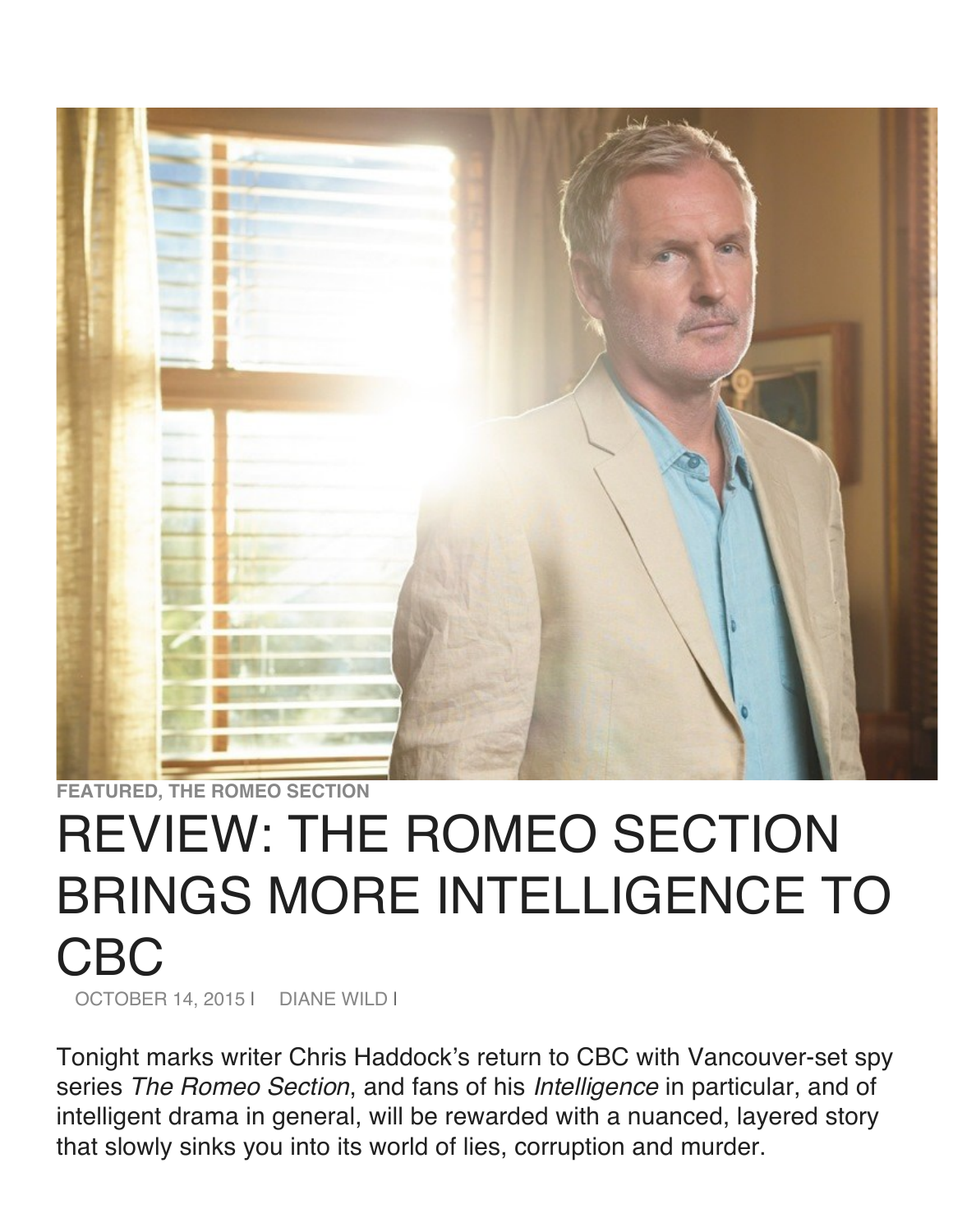Andrew Airlie plays professor Wolfgang McGee, who teaches and studies the history of the opium trade while covertly infiltrating today's heroin trade as an independent contractor to the Canadian intelligence community. All the deniability, none of the accountability as his handler Al (Haddock favourite Eugene Lipinski) points out to his bosses.

McGee oversees Romeo and Juliet spies — informants engaged in intimate relations with intelligence targets — and apparently was one himself. None of this is very clearly explained in the first two episodes, though it becomes clear enough. It's not completely clear how all the storylines are connected, though McGee and his work seems to be the connection. It's not always clear when characters are telling the truth, or what their silences mean, but that's part of the allure.

You will be confused. Hold on and let the story unfold. I wasn't sold at the start of the episode, especially when, excited to get the screeners, I first tried to watch while multitasking. I was, in fact, annoyed that we seem to need an intelligence briefing to understand the basic premise of the show. But by the end, and when watching with attention, I was nearly as hooked as one character is on cocaine.

The knowledge you need comes as you need it. The pleasures, big and small, of story and character paying off in unexpected ways continues throughout. Stick with the first episode and I suspect you'll be craving more. Some intel on the plot, though, is that McGee manages — coerces? jittery informant Rufus (Juan Riedinger), who struggles to keep up with his target and lover Dee (Stephanie Bennett), in all her partying, murderous intensity. She's married to drug lord Vince and Rufus is caught between her ambitions and his own.

Meanwhile mysterious Eva (Sophia Lauchlin Hirt) is a cleaner at a church where Mexican national Miguel (Mathias Retamal) is seeking sanctuary. And McGee flirts with fellow professor Lily Song (Jemmy Chen), whose interest in his decade-long work-in-progress on opium, and her connection to the Chinese art and diplomatic scene, seems suspicious to me only because everything in this show is not quite what it seems.

Somewhere in the plot mix is the pending regime change of a Chinese Triad operating out of Vancouver, and an intelligence leak that has McGee paranoid — or realizing — that he's about to be pushed out.

In some ways McGee is like the soft-spoken House of spies, and I don't say that only because I can't get over that Airlie was orange guy in the *House*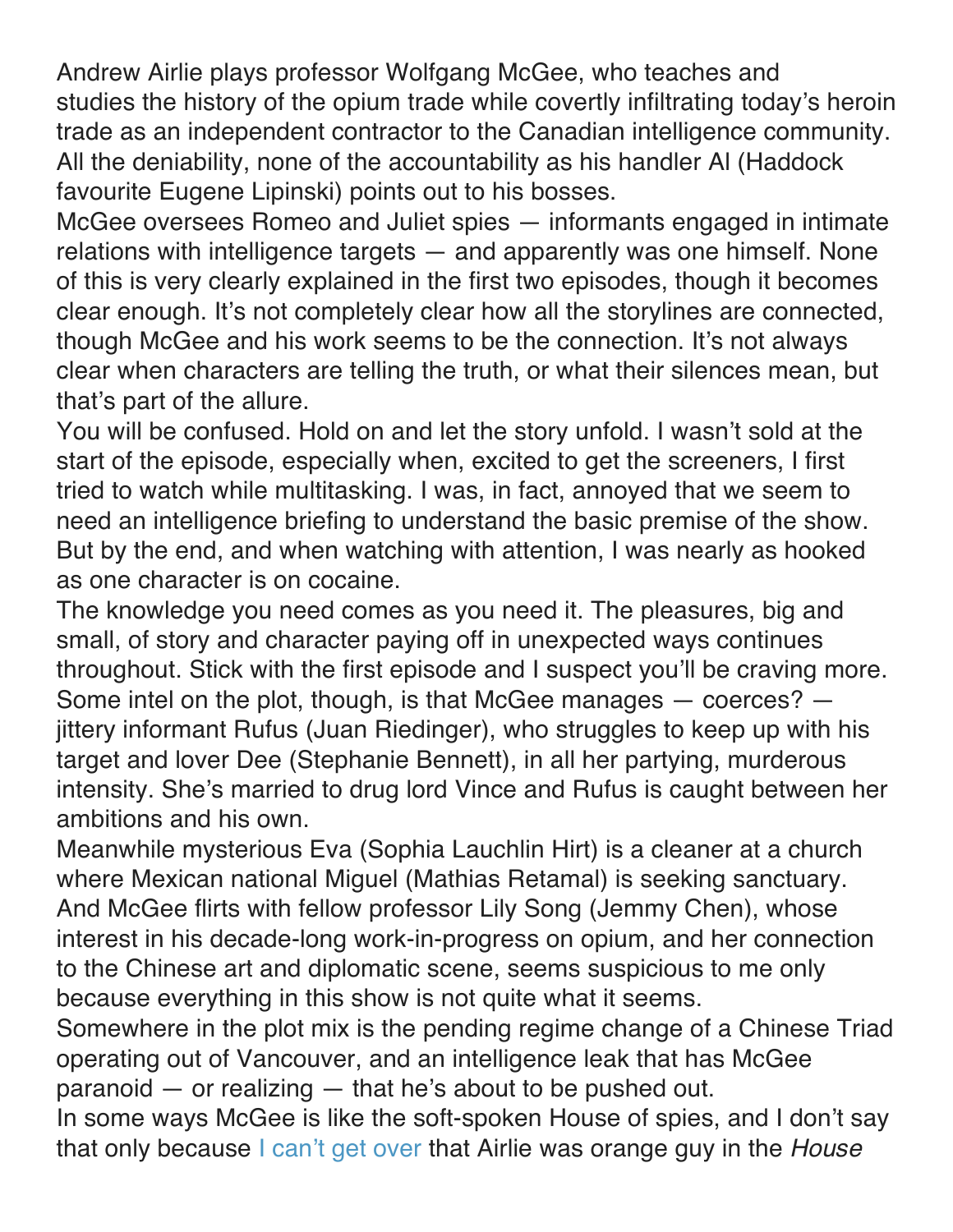pilot (though, mostly). Rumpled, unshaven, world-weary and witty, his Wolfgang McGee is the central character who reels you in to the series and acts as glue to hold the different worlds together.

McGee himself seems to float a little above the action, intricately involved in a variety of heavy dealings while maintaining an ironic detachment that seems part self-preservation, part semi-sociopathic, and part just part of the job.

Because this is a Haddock show there's a lot of meat on those story bones, making me yearn for a philosophical discussion on the meaning of sanctuary and the places we can hide ourselves, for example, or know more about the connections between the historic opium trade and today's drug wars. Yes, I'd like to read McGee's opus too.

The show is also peppered with hilarious lines you have to pay attention to catch in McGee's deadpan delivery, and a sense of lightness in the exchanges between McGee and Al or McGee and Lily, for example. I have to love a show that has an exchange where a junior colleague laments that she gets bored to tears of everything she thinks of writing about, with McGee responding: "I believe the French have a word for that." "They would, wouldn't they?" is the reply as the conversation moves on. Another show would feel the need to spell the word out but Haddock trusts his audience, and has faith his audience will trust him.

He has an ear for naturalistic dialogue, even when in black and white an exchange like that sounds very writerly — and it is spoken between two professors talking about writing after all. Some scenes sound so natural they almost feel improvised, yet the dialogue and plotting is tight enough to make me believe in the firm hand of the writers.

Haddock is working here with regular collaborators like director Stephen Surjik, producers Laura Lightbown and Arvi Liimatainen, and composer Schaun Tozer, along with his "writers room so small it's a writer's closet" of Jesse McKeown and Stephen Miller.

But no, Haddock is not going to save the CBC. His previous and similarly espionage-themed series *Intelligence* was cancelled after two seasons for low ratings. I hope but do not expect *The Romeo Section* will get more eyeballs, and I hope and do expect that CBC has lower ratings expectations for *Romeo* than, say, *Murdoch Mysteries* or *Romeo's* wildly incompatible lead-in *Dragons' Den*. If you make cable-like shows, you must expect cablelike ratings, right?